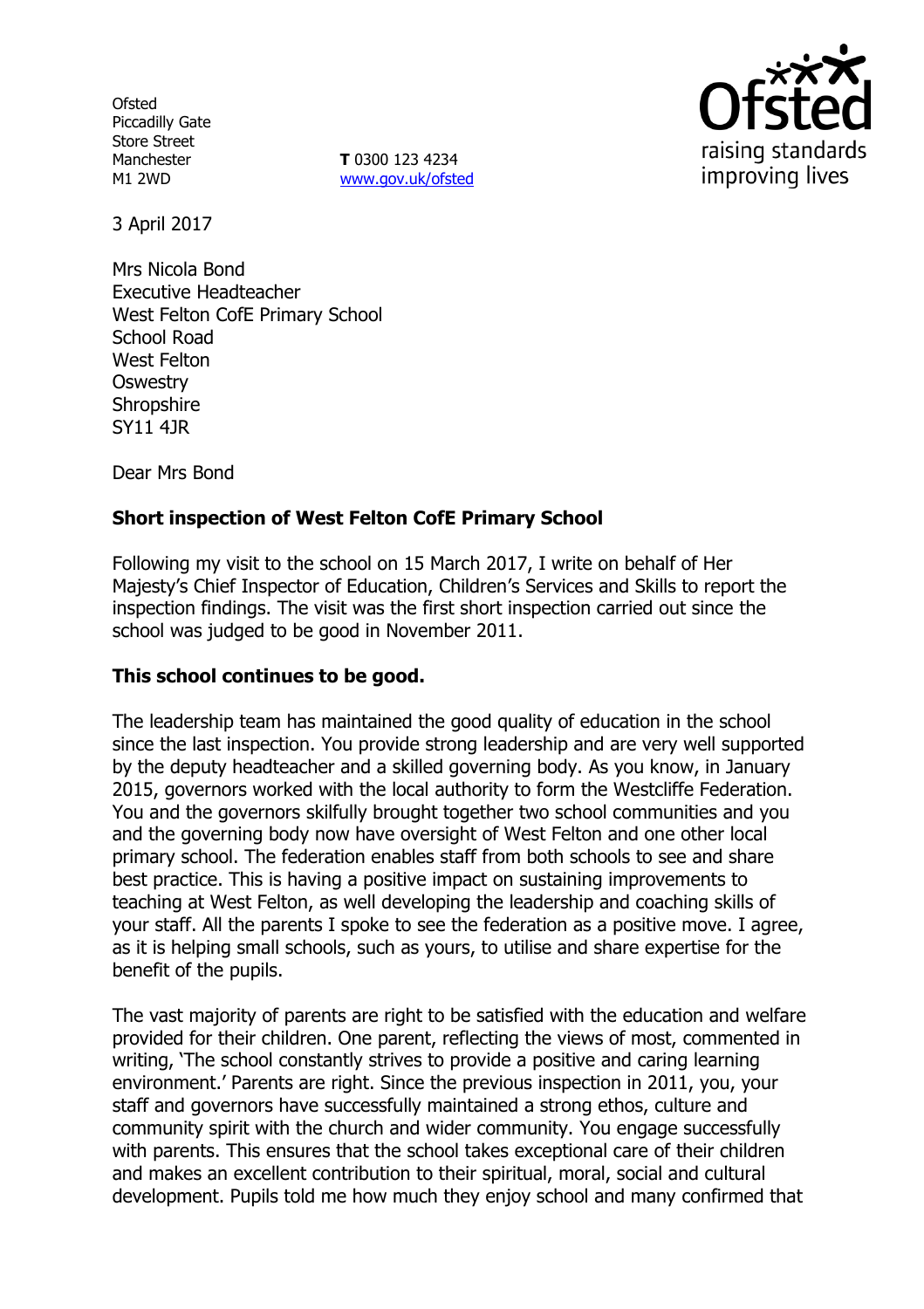

they form long and lasting friendships in and beyond the school community.

We analysed the reasons why last year's national assessments in key stage 1 showed an untypical decline in standards reached by pupils in reading, writing and mathematics. I understand that when there are small cohorts taking national tests, the results can vary considerably from year to year and an interpretation of trends needs to be treated with caution. For this reason, we focused on pupils' current work and assessments to establish whether the quality of teaching remains good in all five classes.

Recent assessments, pupils' work in books and direct observations of teaching and learning show that the large majority of pupils make good progress. There were only 10 pupils in Year 1 last year and half (five) reached the expected standard in phonics. Currently, the majority of pupils in Year 2 is on track to reach the expected standard in reading and writing. This means those that did not reach the expected standard last year have already caught up. Pupils' current work in books in key stage 2 shows that their writing is improving very well and they make good progress. Pupils write interesting and creative stories and factual accounts about a range of stimulating topics and projects. Although spelling, punctuation and grammar improves rapidly in Years 3 to 6, pupils in Years 1 and 2 make relatively slower progress in handwriting and, in some cases, with spelling. Leaders and staff recognise this and have already put in place measures to improve writing in key stage 1.

We also focused on pupils' achievement in mathematics. I could see that this subject is led and coordinated by a very well-qualified teacher who supports other staff across the federation. The focus on number, calculation and problem-solving is the right one and this is reflected in the priorities set out in the school development plan. There has been good improvement since the previous inspection as pupils have more opportunities now to apply their numeracy skills to a variety of problems. In addition, pupils are improving their mental arithmetic skills well, which was an area for improvement at the time of the last inspection. The large majority of pupils are on track to reach or exceed age-related standards in mathematics. However, some pupils could still reach higher standards in mathematics as assessments show that some fall just short of their expected learning targets.

You, the staff and governors have maintained the positive and supportive ethos that was found at the time of the previous inspection. This is largely as a result of very strong care and welfare provided by the staff. This is acknowledged and appreciated by the vast majority of parents. Pupils are enthused by the varied and stimulating curriculum you and the staff provide. In addition, the school has very clearly maintained strong provision for children in the early years. It was encouraging to see that governors expanded early years provision to include parttime education and care for three-year-olds in the Nursery class. The strong foundations laid in both the Nursery and Reception classes are clearly evident in the rapid progress children make in language, literacy and mathematics.

## **Safeguarding is effective.**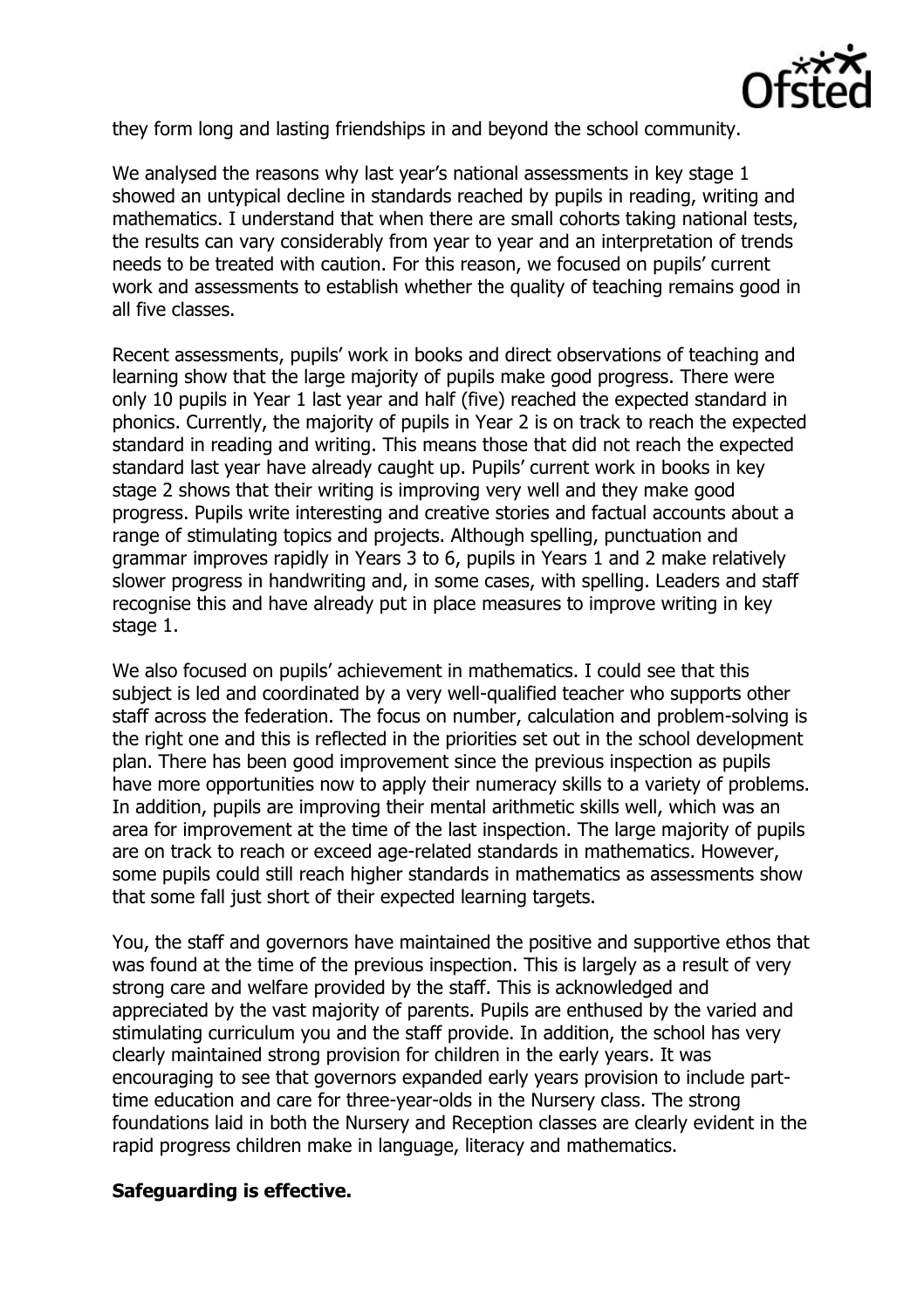

Safeguarding arrangements are fit for purpose and robust. Staff recruitment, vetting and checking systems are rigorous. Teaching, support and administrative staff are well trained and vigilant, including up-to-date training in the government's national 'Prevent' duty. The large majority of parents that I spoke to and those responding by text message agree that pupils are well cared for and safe in school.

The procedures for checking visitors and staff in and out of school are very robust. The school's policy of restricting visitors' use of mobile phones or devices during school hours is applied and monitored consistently well. Indoor and outdoor areas are secure. This is because staff and governors carry out regular checks and risk assessments to ensure that pupils are safe when engaged in school and off-site activities. Staff have been well trained in first aid, including paediatric first aid for children in the early years. The before- and after-school clubs are managed well and include effective procedures for registering and supervising pupils. All early years welfare requirements are met.

## **Inspection findings**

- The teaching I observed with you and pupils' work in books show that pupils of all abilities, including those who have special educational needs and/or disabilities, make good progress over time in both key stage 1 and key stage 2. Pupils are enthusiastic learners and try very hard. They are enlivened by the rich and stimulating topics, visits and activities planned for them. The curriculum continues to be a strength of the school and is having a very positive impact on pupils' well-being and their personal and academic development.
- **Pupils make good progress reading independently and show a genuine interest in** books, authors and genres of literature. You and the staff encourage this through the many and varied events and activities planned. For example, pupils were enthused by the recent visit of a football biographer. Many pupils told me how interesting it was when a children's author recently visited during World Book Day. Older pupils are genuinely interested in poetry and characters in stories. Many pupils in Years 4 and 5 told me how they are looking forward to visiting the location of the 'The Highwayman' at Nescliffe Hill (Highwayman Cave), inspired by their studies of the characters and the historical context of the poem.
- Teachers and support staff very carefully plan activities to make learning fun and stimulating. Pupils write their own accounts of stories or special events. In geography and history, for example, the recent key stage 2 visit to Liverpool was planned and inspired by the pupils themselves. This enabled pupils to write and illustrate lucid accounts of contrasting locations when comparing their own rural community to that of a large city.
- Children in the early years are very keen learners and happily explore their local woodland areas. The children celebrate religious and cultural festivals, for example, Chinese New Year, by making 'fortune cookies'. It is remarkable to see how independent the children are when working together and helping each other. The stimulating work about 'pirates' caused excitement as the children hunted for 'treasure'. At the time of the inspection they were excitedly preparing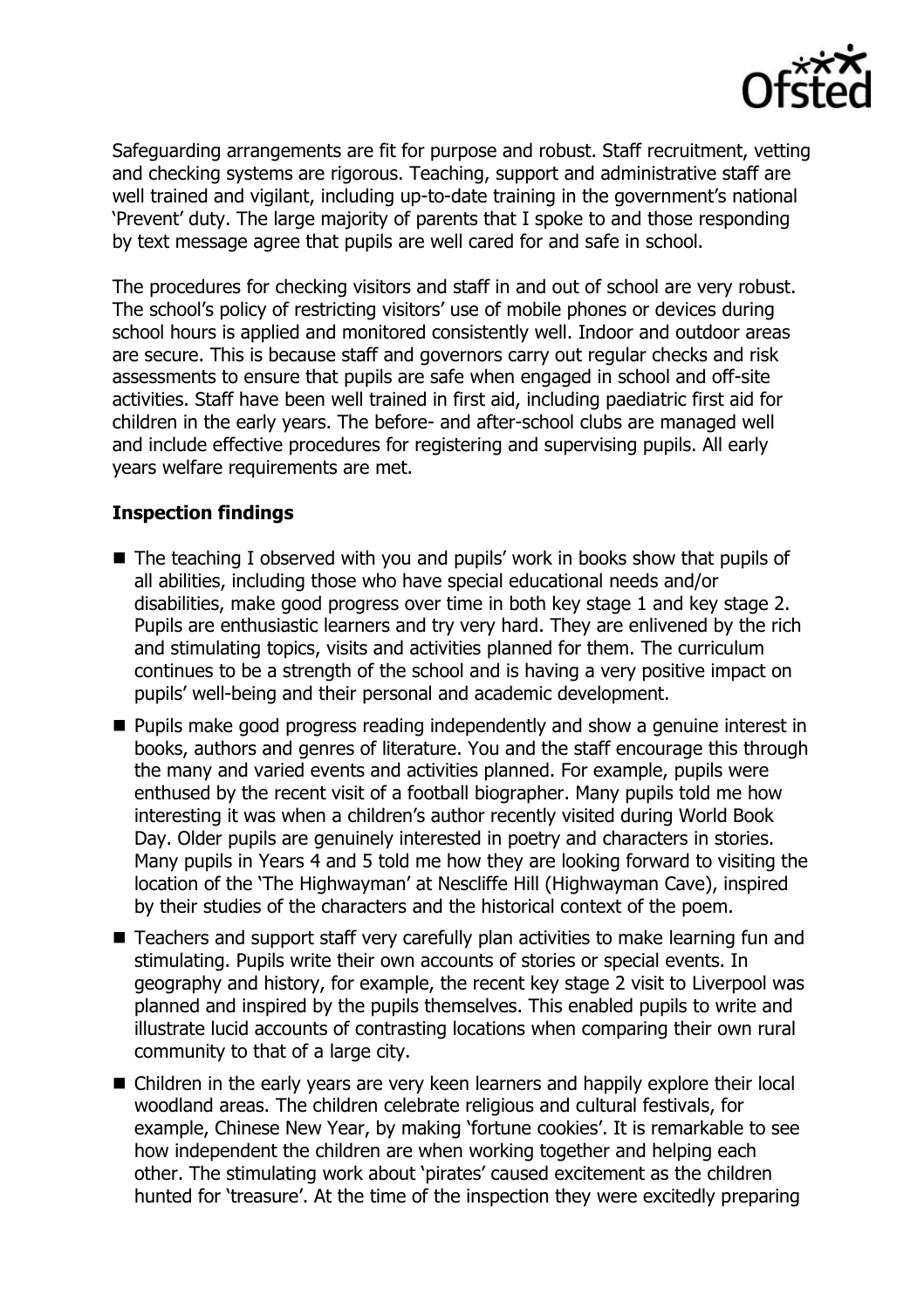

for a visit from, as one child put it, 'A real pirate!' The children soon learn to read, write and use numbers to calculate whether one number is larger or smaller than another. Strong early years provision has been maintained and is very well managed.

- The pupil progress packs are a very good initiative aimed at involving and informing parents about their children's learning and achievements.
- Teachers' assessments shows that the large majority of pupils in both Year 1 and Year 2 are on track to reach standards that are at or above those expected for their age in reading, writing and mathematics. This represents good progress in relation to their starting points when they joined Year 1. You and the staff have rightly focused on maintaining improvements to pupils' early writing by making this a priority. You recognise, rightly, that the form and structure of pupils' handwriting and, to some extent spelling, are inconsistent in Years 1 and 2.
- Current work and assessments show that pupils in all classes are achieving well in mathematics. This is also an improvement since the previous inspection. You and the staff team are focusing now on sustaining this improvement by making sure that assessments are checked regularly and that all pupils who are capable reach or exceed age-related standards. As you know, some of the work provided in mathematics could be more challenging so that pupils learn in greater depth in order that they all reach their expected attainment targets.

## **Next steps for the school**

Leaders and those responsible for governance should ensure that:

- $\blacksquare$  they continue to focus on raising achievement in writing in key stage 1 by improving the consistency and structure of pupils' handwriting and spelling
- achievement in mathematics continues to improve in all classes by:
	- making sure that teachers set more challenging learning targets for pupils to aim for
	- checking more frequently to make sure that pupils are on track to reach their expected targets in mathematics.

I am copying this letter to the chair of the governing body, the director of education for the Diocese of Lichfield, the regional schools commissioner and the director of children's services for Shropshire. This letter will be published on the Ofsted website.

Yours sincerely

Charalambos Loizou **Her Majesty's Inspector**

**Information about the inspection**